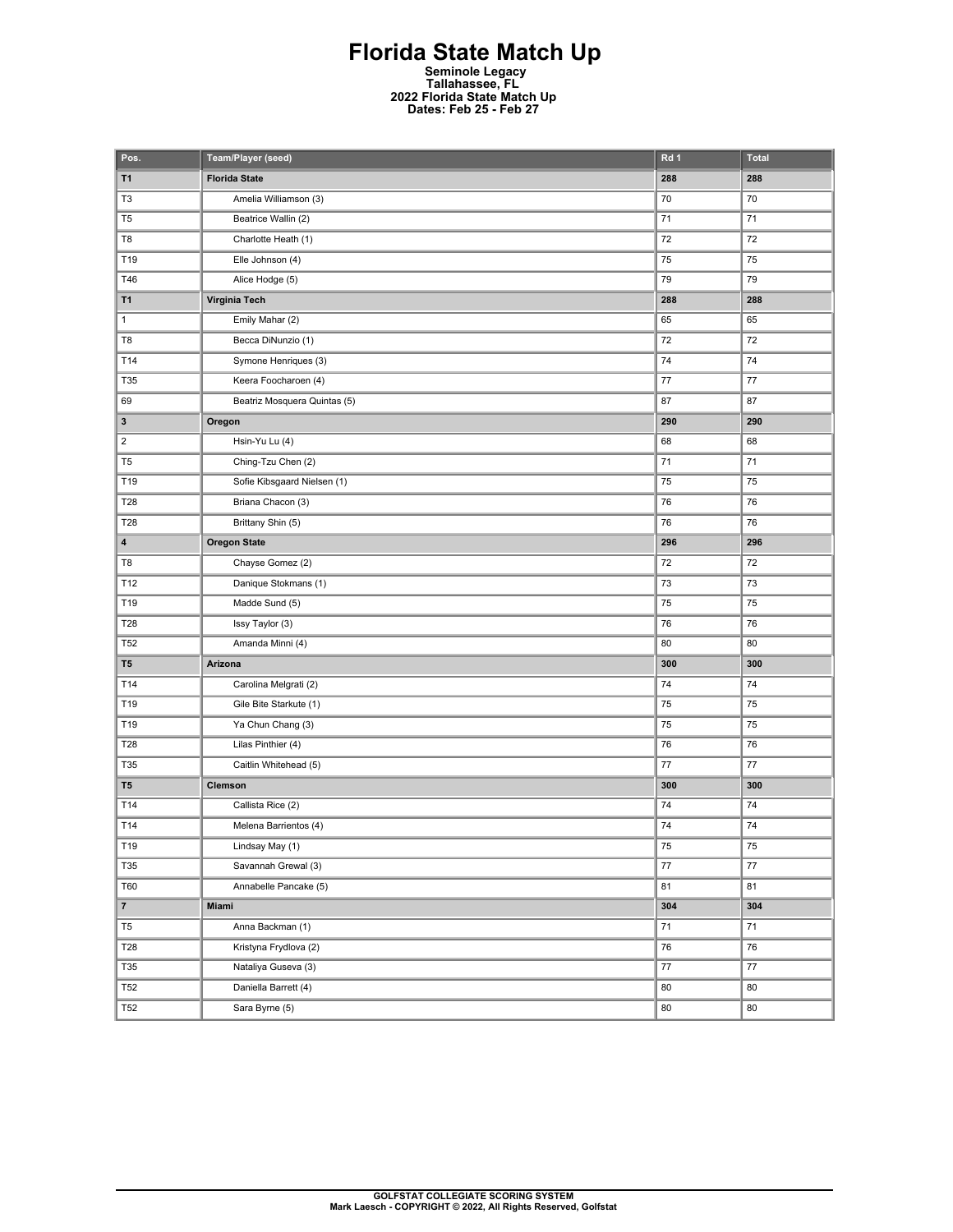| Pos.           | Team/Player (seed)       | Rd <sub>1</sub> | <b>Total</b> |
|----------------|--------------------------|-----------------|--------------|
| 8              | <b>Kent State</b>        | 305             | 305          |
| T <sub>8</sub> | Chloe Salort (2)         | 72              | 72           |
| <b>T28</b>     | Mayka Hoogeboom (3)      | 76              | 76           |
| T42            | Noramol Nuchsila (5)     | 78              | 78           |
| T46            | Emily Price (1)          | 79              | 79           |
| T60            | Jennifer Gu (4)          | 81              | 81           |
| 9              | <b>Mercer University</b> | 307             | 307          |
| T <sub>3</sub> | Kate Song (4)            | 70              | 70           |
| T42            | Hailey Katona (1)        | 78              | 78           |
| T46            | Carol Pyon (5)           | 79              | 79           |
| <b>T52</b>     | Mikayla Dubnik (3)       | 80              | 80           |
| <b>T62</b>     | Tracy Rodriguez (2)      | 82              | 82           |
| 10             | <b>Middle Tennessee</b>  | 309             | 309          |
| T12            | Caroline Caudill (2)     | 73              | 73           |
| T14            | Sophie Burks (1)         | 74              | 74           |
| <b>T52</b>     | Molly Bebelaar (4)       | 80              | 80           |
| T62            | Madison Smith (5)        | 82              | 82           |
| 67             | Catherine Caudill (3)    | 84              | 84           |
| 11             | <b>Coastal Carolina</b>  | 311             | 311          |
| T19            | Caitlin Evans-Brand (4)  | 75              | 75           |
| T42            | Jenjira Jinangkul (5)    | 78              | 78           |
| T46            | Tiffany Arafi (1)        | 79              | 79           |
| T46            | Sophia Carlsen (3)       | 79              | 79           |
| <b>T52</b>     | Sara Sarrion (2)         | 80              | 80           |
| 12             | <b>Missouri</b>          | 314             | 314          |
| T19            | Sophia Yoemans (1)       | 75              | 75           |
| T46            | Emily Staples (2)        | 79              | 79           |
| <b>T52</b>     | Brianne Bolden (3)       | 80              | 80           |
| <b>T52</b>     | Noelle Zoe Beijer (4)    | 80              | 80           |
| 68             | Martina Munoz (5)        | 86              | 86           |